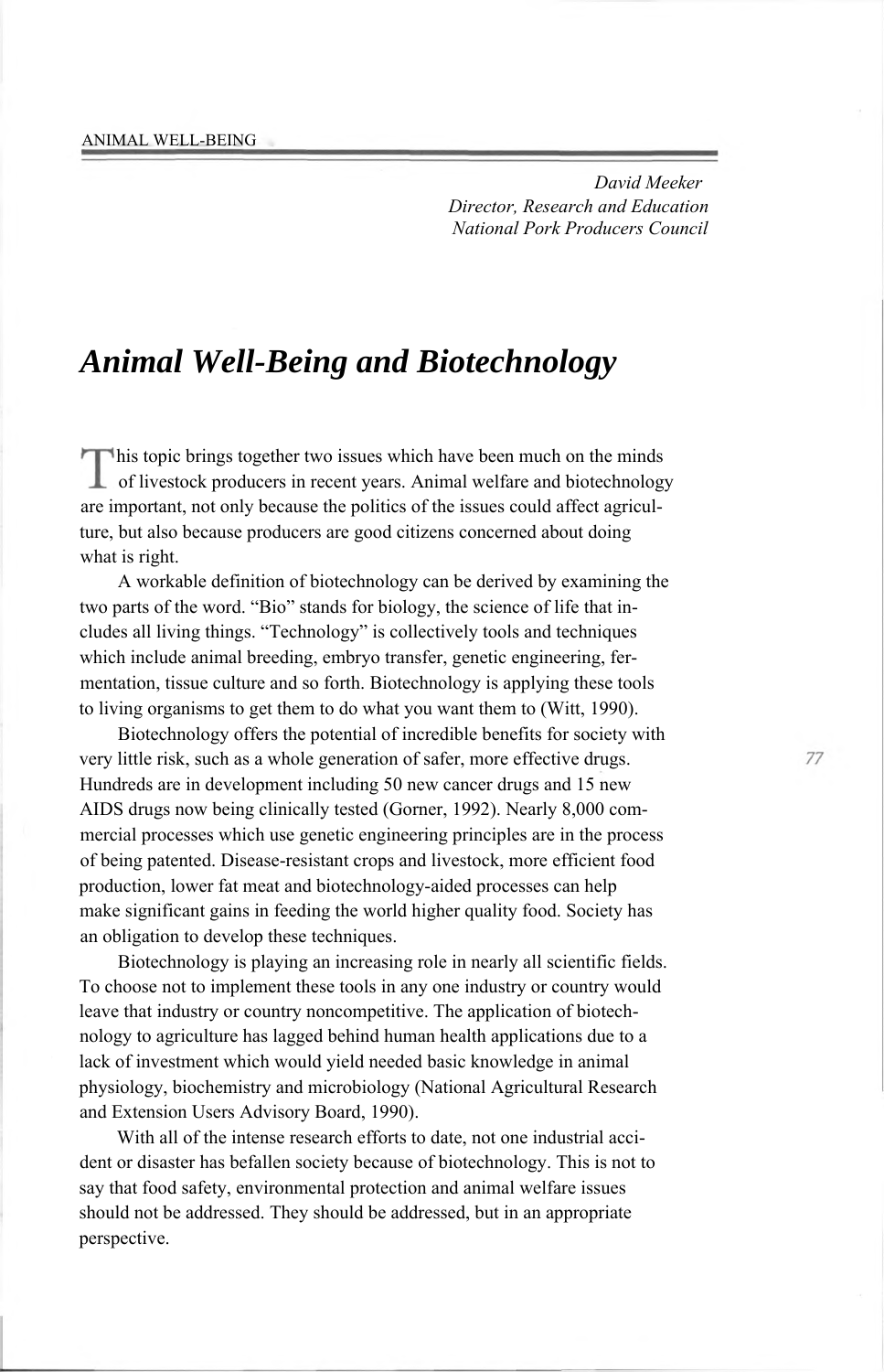## REGULATION

The Bush administration announced in 1992 that no special regulations were needed for gene therapies and genetically engineered drugs and pesticides. This was good news for the biotechnology industry and for society. The same logic should be applied to the issue of animal well-being in biotechnology.

Biotechnology should be considered as one more in a long line of tools developed for the betterment of human life. Once human and environmental safety are proven for biotechnological procedures and products, their use should be allowed. Additional regulations pertaining to animal well-being in a society utilizing biotechnology are not needed.

It is human nature to develop a system of ideals, practices and prohibitions to both protect us from nature and from ourselves (Kaye, 1992). There are many reasons for society to have regulations and to vigorously enforce them. However, regulations are not always the best way to affect human behavior. Regulatory activity should be focused on the priorities of protecting and enhancing human life. It is not practical, possible, or cost-effective to regulate every aspect of industry and research.

Additional regulations on industries and people who are willing and capable of doing what is right are a waste of time and effort. Unnecessary regulations stifle competitiveness by burdening industries with unproductive paperwork, delays and bureaucracy. The key is to give people involved in production and experimentation the training and information to act responsibly. A more humane, enlightened and compassionate regard for all life, including human life, is a mindset that cannot effectively be legislated. People continue to be bound by a moral obligation to minimize pain and suffering of animals while advancing important interests of their fellow human beings.

ANIMAL RIGHTS AND ANIMAL WELFARE: AN OVERVIEW Philosophical conflicts about whether or not animals have rights dates back to early civilization. The Greek scholar, Pythagoras, was a vegetarian who believed human souls migrate to animals after death. On the other side was Aristotle, who believed that animals existed to serve humanity. The 17th Century French scientist, Descartes, believed that humans alone have souls and on this basis he categorized humans separately from all other matter. He considered animals as machines with no capacity for pain.

Judeo-Christian traditions and teachings support the concept that animals and humans do not have similar interests or rights. Old Testament writings described humans as having dominion over all creatures. The use of animals was permitted for food, service, protection and even sacrifice. New Testament concepts generally support Old Testament descriptions of humanity's dominion over animals, but stopped the practice of animal sacrifice. Some biblical passages encourage kindness to animals. Of course, other religions, such as Buddhism, have very different perspectives on human-animal relationships.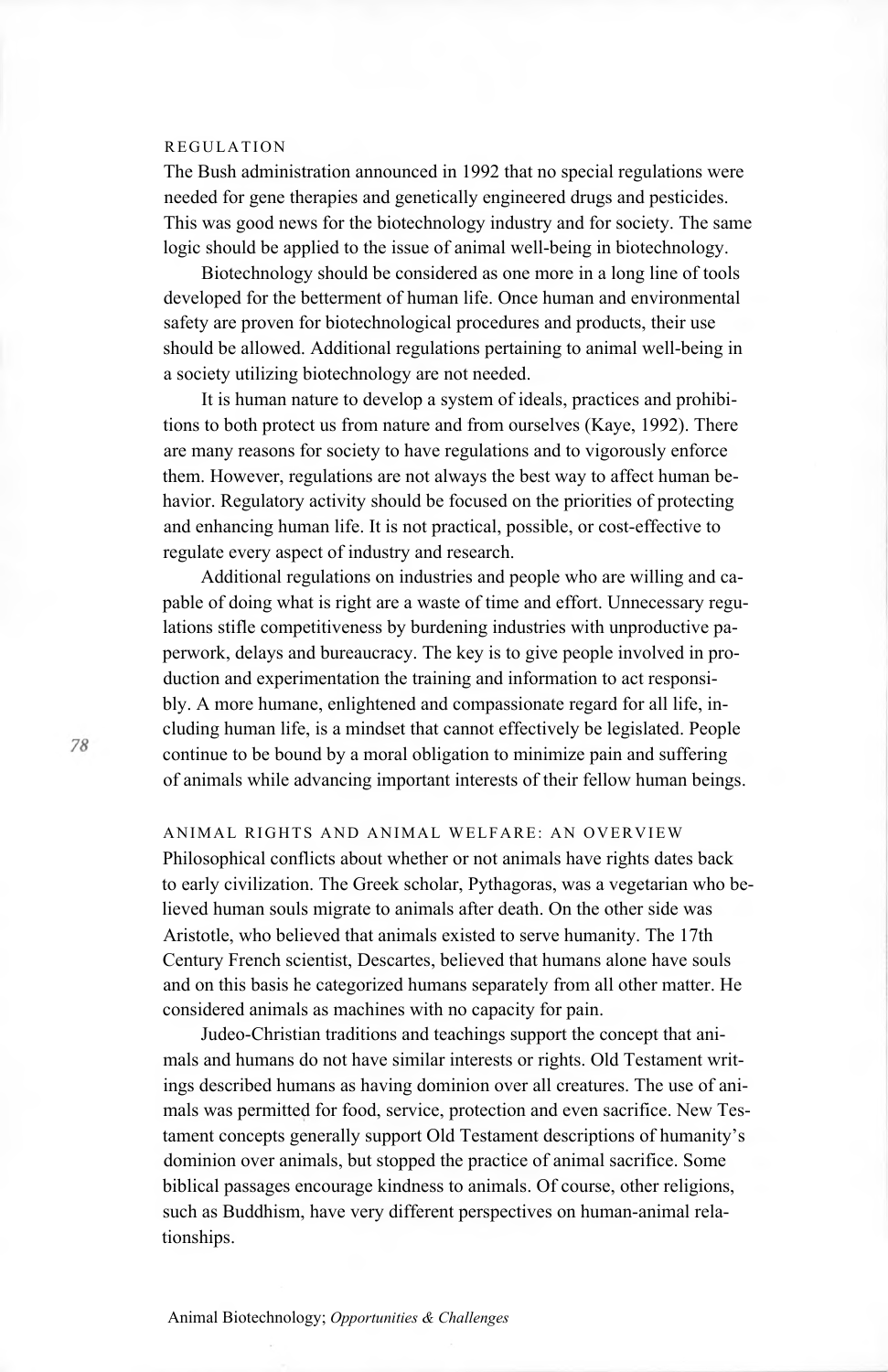Howard Kaye (1992) wrote, in an essay lamenting the reductive and deterministic view of human life accompanying the Human Genome Project, that more than the categories of heredity and environment are required for understanding human life. He said that humans are moral and cultural beings with the elements of will, choice and responsibility contributing to the essence of their being. He wrote, "Our capacities for reason, symbolic expression and imagination; our aspirations for esteem and respect; and our qualities of curiosity and self-consciousness all may have evolutionary origins and may have contributed to our species' biological success." While Kaye uses these arguments to say that humans should be seen in much more than just a biological sense, it also follows that human beings are, in many respects, very different than animals.

While most people and most farmers believe that animals have no rights, they do believe that animals (and humans) should be spared unnecessary suffering through neglect, deprivation or willful abuse. There is a great difference between the humane treatment of animals and humanizing animals. This important difference between animal welfare and animal rights seems to be inherent in the thinking of most people. But as society becomes more affluent and more well-fed, there are more resources available for social movements and philosophical thinking about topics such as humans' relationships with animals. That society dwells on questions of animal rights and animal welfare when problems of human welfare, human rights and world hunger abound should make us stop and examine our priorities. The truth is that farm animals are treated reasonably well and that the use of animals in medical research greatly benefits people. The use of biotechnology does not change the basic responsibilities that humans already have toward animals as they farm or do research.

ANIMAL RIGHTS AND ANIMAL WELFARE: A CLOSER LOOK Rare are discussions of animal rights/animal welfare and the use of animals by humans which are objective, scientific and cogent. Two writings which are particularly useful in sorting out the complexities are: *The Ethics of Meat Production* by Kauffman and Rutgers (1991) and *Interspecific Justice by* Van de Veer (1979).

Kauffman and Rutgers reason that animals do not have rights since they cannot exercise or respond to moral claims. Beings with rights must balance their own interests with what is just. Therefore, humans have a moral obligation to treat animals with compassion, prohibit cruelty, prevent extinction of species and respect animals' basic interests. Basic interests of animals include freedom from pain and suffering, nourishment, freedom of movement, companionship of other animals and protection from predators. The "five freedoms" of the UK guidelines for animal welfare in agriculture could also be taken to define farm animals' basic interests.

79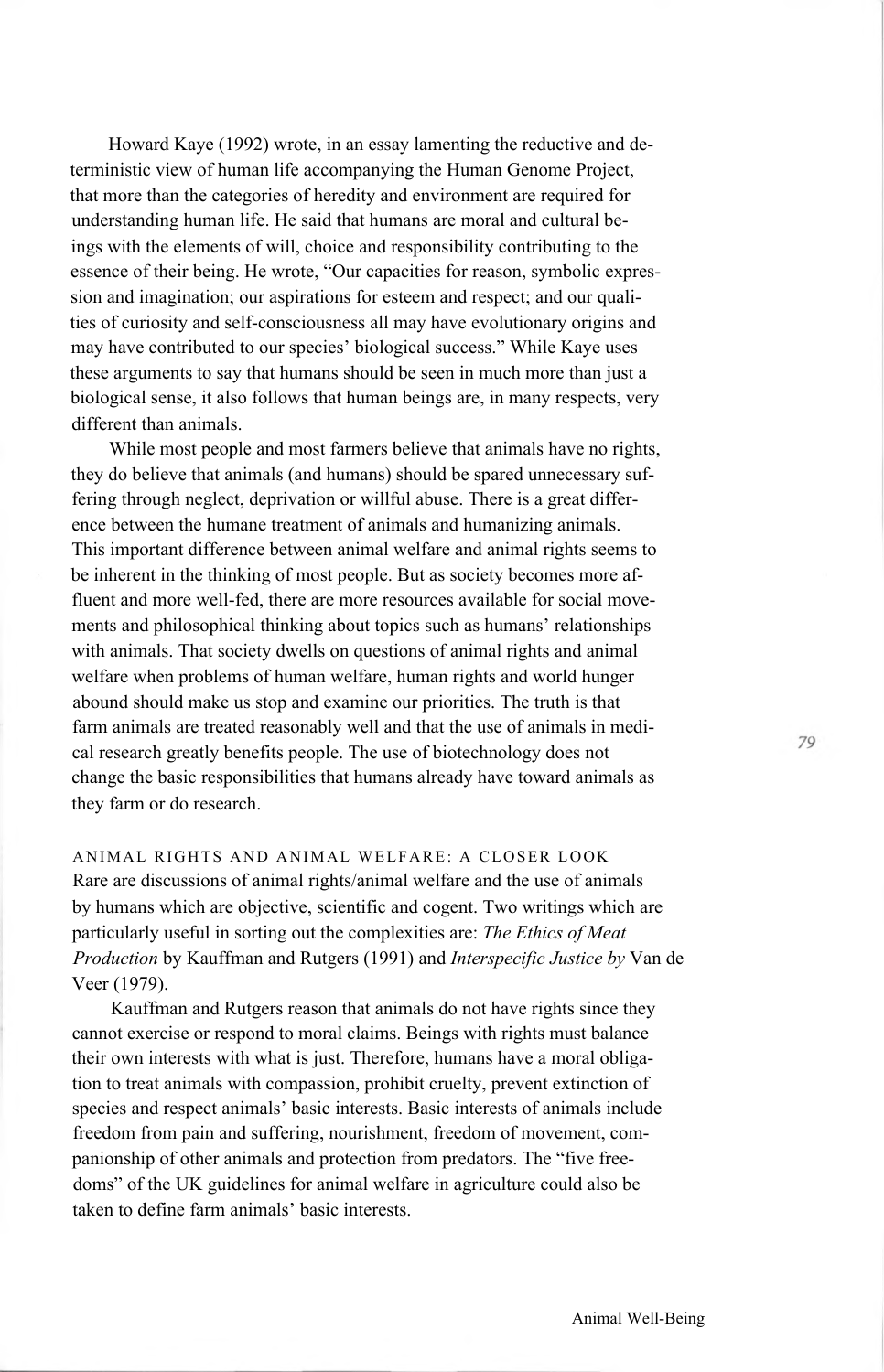Kauffman and Rutgers admit that most professionals in meat, animal and veterinary sciences have not taken time to thoroughly examine the moral justifications or ethical decision-making on these philosophical issues. They write in detail about the definitions of philosophy, ethics and rights. Ethical principles are presented as guides in making decisions and exercising judgments about how we think about and treat humans and animals. These authors emphasize that before animal-human relationship issues can be resolved responsibly, people must think through all the major issues. Each person should make his or her own decision independently before collective societal decisions can be established. They conclude that the use of animals for food or for experimentation to provide for humans' right to live healthy lives is justified, but that the well-being of those animals should not be ignored.

Van de Veer (1979) cites five ways that humans can relate ethical principles to animals:

*—Radical Speciesism (RS)* is the extreme view held by Descartes, but few people presently believe that animals are objects having no interests. This view would allow people to use animals in any conceivable way without any regard for animal well-being.

*—Extreme Speciesism (ES)* maintains that an animal does have certain interests and needs and is more than an object at the disposal of man. ES would, however, permit subordination of basic interests of animals for even peripheral interests of humans. Most people would reject ES as well as RS because it would allow animal suffering as long as some peripheral human interest was being served.

*—Interest Sensitive Speciesism (ISS)* is the view that when there is a conflict of interests between an animal and a human being, it is morally permissible to subordinate animal interests to promote basic interests of humans. However, one may not subordinate basic interests of animals in promoting peripheral human interests. ISS would permit the sacrifice of a dog to save a human life, but would not permit animal suffering for frivolous reasons. A majority of people would subscribe to this ethical principle, though classifying various interests as basic or peripheral could be a problem, especially among species at different stages of the evolutionary ladder.

*—Species Egalitarianism (SE)* gives animals equal status to humans when interests are considered. It holds that when there is a conflict of interests between an animal and a human it is morally permissible to subordinate the more peripheral to the more basic interest and not otherwise, regardless of which one is jeopardized. Few people would subscribe to SE.

—*Two-Factor Egalitarianism (TFE)* holds that interests and psychological capacities are both important factors as conflicts of interests between two beings are considered. Many people would subscribe to TFE along with ISS. TFE would allow the sacrifice of an interest of a species with less developed psychological capabilities to promote a like interest of a more developed species. Basic interests of the lower species could be sacrificed for promotion of serious interests of the higher species. TFE attempts to take into account

80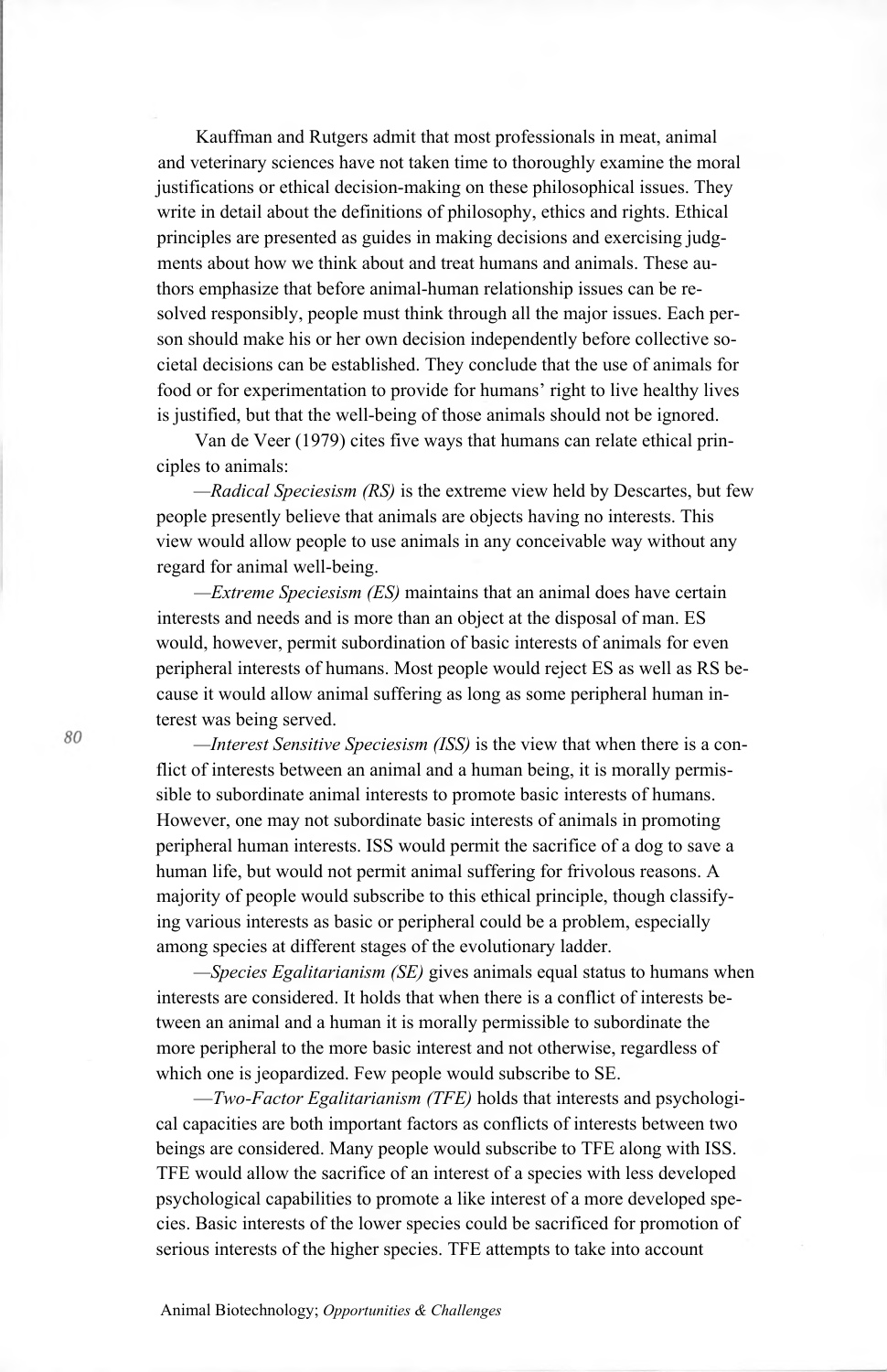both the kind of interests at stake and the psychological traits of the beings in question. As in ISS, there is difficulty in objectively assessing these interests and capacities.

Since most people would subscribe to the ISS and TFE approaches described by Van de Veer, humans must consider animals' interests and psychological capacities. Research should continue on animals' perception of pain, stress quantification, healthy physiology, behavioral characterization and the interaction of productivity with these factors.

The degree of morally acceptable animal suffering is higher for medical experimentation than it is for animal agriculture. Biotechnology can likely produce better animal models to study human disease. The potential for great human benefit from these genetically engineered animal models outweighs the fact that animal well-being may be decreased. Biotechnological advances such as genetic engineering may also make it possible to increase the well-being of disease-model animals by making them more able to cope with their surroundings, less susceptible to stress and less sensitive to pain.

# EUROPEAN ANIMAL PROTECTION

In 1964, Ruth Harrison's book *Animal Machines* was published. Consequently, the UK government set up a Technical Committee to examine animal welfare in intensive livestock systems. The 1965 report of the Brambell Committee led to the establishment of legal definitions of behavioral needs. The Farm Animal Welfare Committee of the UK has articulated criteria to assess animal welfare in agriculture. These so called "five freedoms" are:

- 1. freedom from thirst and hunger;
- 2. comfort and shelter;
- 3. prevention/rapid treatment of disease;
- 4. freedom to display most normal patterns of behavior;
- 5. freedom from fear.

In 1976, a European Convention for the Protection of Animals kept for farming purposes was elaborated by an *ad hoc* committee comprising delegations from most of the member states of the Council of Europe. Ingvar Ekesbo (1991) urged this convention to include some basic rules that limit humans' right to manipulate animals kept for farming purposes. However, he adds that such rules should not limit the possibility to do research in biotechnology. The rules suggested by Ekesbo regarding biotechnology are:

—Animals produced as a result of genetic manipulation procedures shall not be kept for farming purposes unless, through scientific evidence, it is shown that their health and welfare will not suffer;

—No substance shall be administered to an animal kept for farming purposes unless it has been demonstrated by scientific studies of animal welfare that the ultimate effect of the substances is not detrimental to the health and welfare of the animal;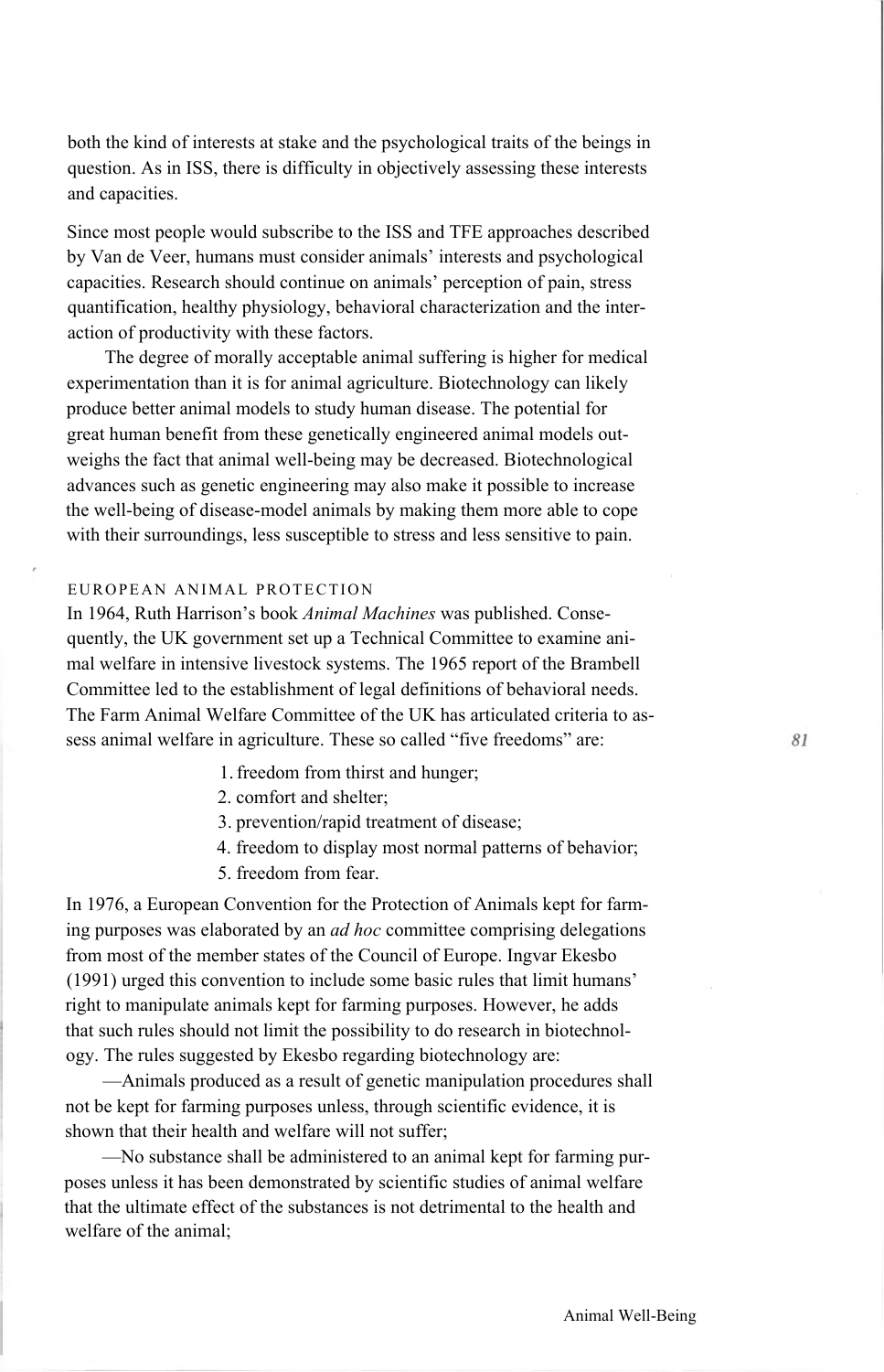—The animals used, at present, for farming purposes should be preserved in a way that makes it possible to again start breeding a variety that may not have been bred for several years, should this be judged desirable.

Ekesbo concludes, "Man [sic] has always had ethical rules, written or unwritten, for animal husbandry. In our time with rapid scientific achievements, international agreement on ethical rules are necessary for the protection of the animals, the farmers and the society." While Ekesbo's proposal for ethical rules regarding biotechnology in farm animals seems reasonable, the rules and criteria are still subject to different interpretations depending on one's viewpoint. Unregulated ethical guidelines would be preferable to written rules in animal agriculture and in research, except for the most basic research. Anti-animal cruelty statutes, humane slaughter regulations and animal use guidelines for research already in existence are sufficient.

#### CONCLUSION

Animal agriculture contributes to the quality of human life by providing high-quality, nutrient-dense foods. Farmers have a moral obligation to produce this food as efficiently as possible. This will provide the maximum amount of human food while minimizing the consumption of natural resources and effects on the environment. Biotechnology should be used like any other tool to help achieve this goal. As the world population approaches six billion people, these persons' basic interest in being fed certainly takes precedence over the peripheral interests of animals served by over-regulation of animal production.

## **REFERENCES**

- Ekesbo, 1.1991. Biotechnology for control of growth and product quality in meat production, implications and acceptability for animal safety, health and welfare. In *Biotechnology for Control of Growth and Product Quality in Meat Production: Implications and Acceptability.* Proceedings of an International Symposium, Washington, DC. December 1990.
- Gorner, P. 1992. Science meets profit motive in biotech industry. *The Chicago Tribune.* March 1, 1992.
- Harrison, R. 1964. *Animal machines: the new factory farming industry.* V. Stuart, London.
- Kaye, H. L. 1992. Are we the sum of our genes? *The Wilson Quarterly.* Spring. p. 68.
- Kauffman, R.G. and B.J.E. Rutgers. 1991. The ethics of meat production: What man's relationship should be with animals and why. In *The European Meat Industry in the 1990's.* F.J.M. Smulders, ed. Elsevier, Amsterdam, The Netherlands, pp. 247-265.
- National Agricultural Research and Extension Users Advisory Board. 1990. *Appraisal of the proposed 1991 budget for food and agricultural services.*

Animal Biotechnology: *Opportunities & Challenges*

82